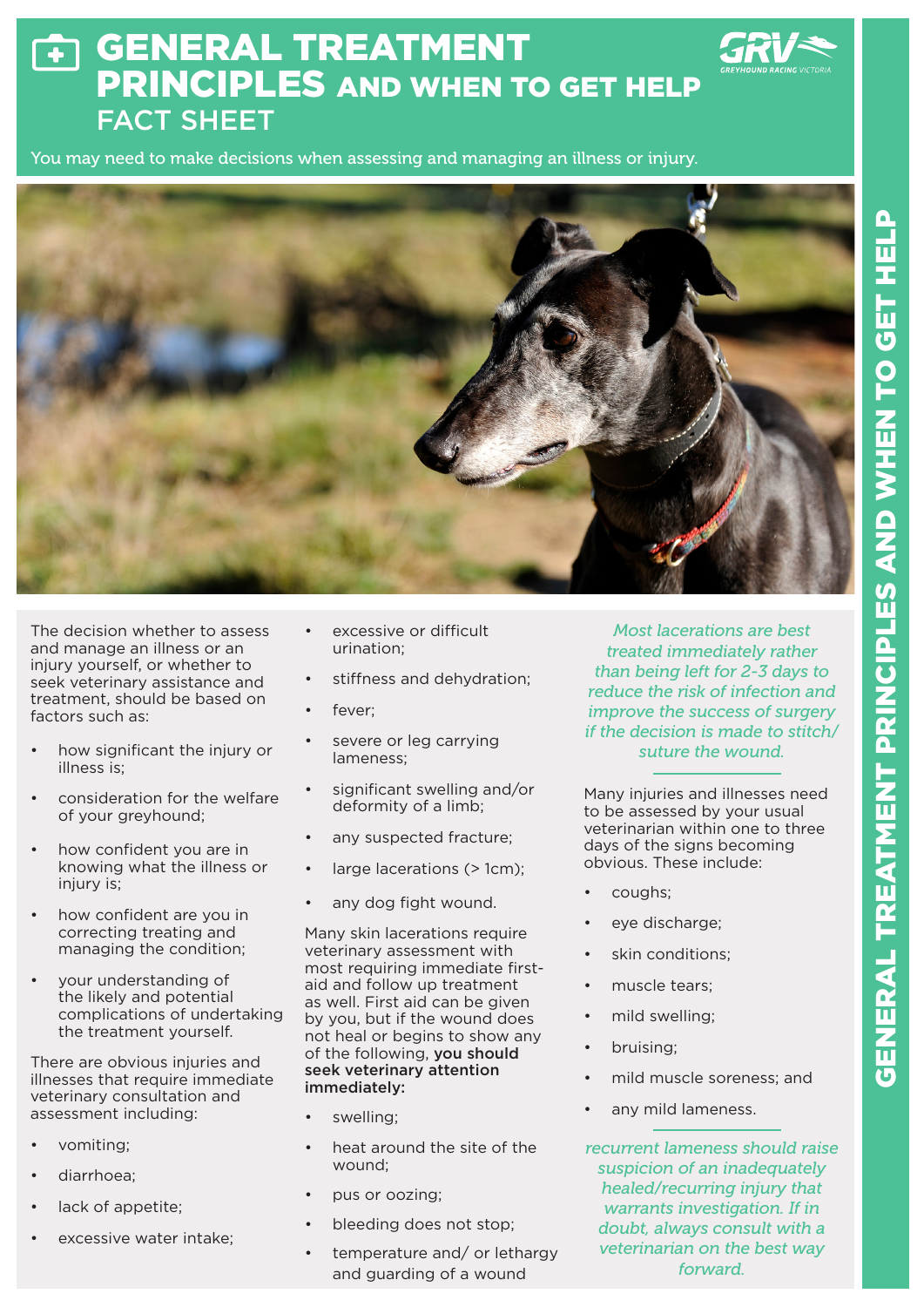## **TREATMENT PRINCIPLES**

If an injury is suspected then there are some general treatment principles that need to be considered -Rest, Ice, Compression and Elevation (RICE). However, elevation is impractical in many instances.

| <b>REST</b>          | Rest is important as it lessens stress on the injured area. You may<br>need to apply strict rest for a period of time, depending upon the<br>type and severity of the injury.                                                                                                                                                                                             |
|----------------------|---------------------------------------------------------------------------------------------------------------------------------------------------------------------------------------------------------------------------------------------------------------------------------------------------------------------------------------------------------------------------|
|                      | Different amounts of rest are required for different injuries and level<br>of severity of the injury, for example:                                                                                                                                                                                                                                                        |
|                      | for a muscle strain lead-controlled exercise for 5-10 days may be<br>required;                                                                                                                                                                                                                                                                                            |
|                      | for a fractured hock being managed conservatively in a splint or<br>$\bullet$<br>cast, the greyhound may be confined to its kennel and only out on<br>lead to empty for the first 3-6 weeks; and                                                                                                                                                                          |
|                      | for shin-soreness, lead work only for 2-3 weeks as part of a<br>$\bullet$<br>treatment program is often required.                                                                                                                                                                                                                                                         |
|                      | Failing to rest places strain on the injured part of the body and can<br>$\bullet$<br>lead to worsening the injury or even result in an injury that ends<br>your greyhound's racing career. For example, hard walking and free<br>running or trialing a greyhound with a ruptured back muscle can<br>lead to additional injury and increased bleeding, swelling and pain. |
|                      | Continuing to exercise a greyhound with stress/fatigue fractures<br>causes progression of the injury; maybe resulting in complete<br>fracture.                                                                                                                                                                                                                            |
|                      | If you are unsure about how much rest your greyhound needs after                                                                                                                                                                                                                                                                                                          |
|                      | an injury, seek immediate advice from your veterinarian.                                                                                                                                                                                                                                                                                                                  |
| <b>ICE</b>           | Ice is commonly applied to soft tissue injuries for 5-7 minutes, 3-6<br>$\bullet$<br>times daily, for the first three or so days following injuries such as<br>torn muscles (monkey, triangle and back muscle).                                                                                                                                                           |
|                      | Cold pack application can also be used as a treatment for muscle<br>$\bullet$<br>soreness.                                                                                                                                                                                                                                                                                |
|                      | Ice can be used to treat fractures initially, but compressive support<br>$\bullet$<br>(refer below) is preferable for these injuries.                                                                                                                                                                                                                                     |
|                      | The application of cold reduces bleeding, swelling and discomfort,<br>and reduces the oxygen demands on the injured tissues.                                                                                                                                                                                                                                              |
| <b>COMPRESSION</b>   | Compression is usually provided by bandaging to restrict swelling<br>$\bullet$<br>and/or bleeding and provide physical support to the injured area.                                                                                                                                                                                                                       |
|                      | Many greyhound wounds and injuries benefit from the first-aid<br>$\bullet$<br>application of bandaging and participants should make themselves<br>familiar with bandaging techniques. Refer to the Fact Sheet:<br><b>Bandaging and Splints.</b>                                                                                                                           |
|                      | If the location of the injury is obvious, or once there are signs of<br>swelling developing, the application of a firm padded compressive<br>bandage will minimise additional swelling and support the injured<br>area, reducing the likelihood of additional injury.                                                                                                     |
|                      | <b>IN OTHER SITUATIONS</b>                                                                                                                                                                                                                                                                                                                                                |
| <b>BLEEDING FROM</b> | Bleeding needs to be controlled as soon as possible.<br>$\bullet$                                                                                                                                                                                                                                                                                                         |
| <b>WOUNDS</b>        | Initial treatment should involve direct pressure being applied to the<br>$\bullet$<br>wound, followed by the placement of a dressing and bandage to<br>maintain pressure over the injury.                                                                                                                                                                                 |
|                      | If bleeding is extensive, veterinary assistance should be sought.                                                                                                                                                                                                                                                                                                         |
|                      | If bleeding appears to be seeping through to the outer layers of the<br>$\bullet$<br>bandage, additional layers of bandaging should be applied over the<br>top of the original bandage. Do not remove the initial bandage to<br>replace it. Seek veterinary attention immediately.                                                                                        |